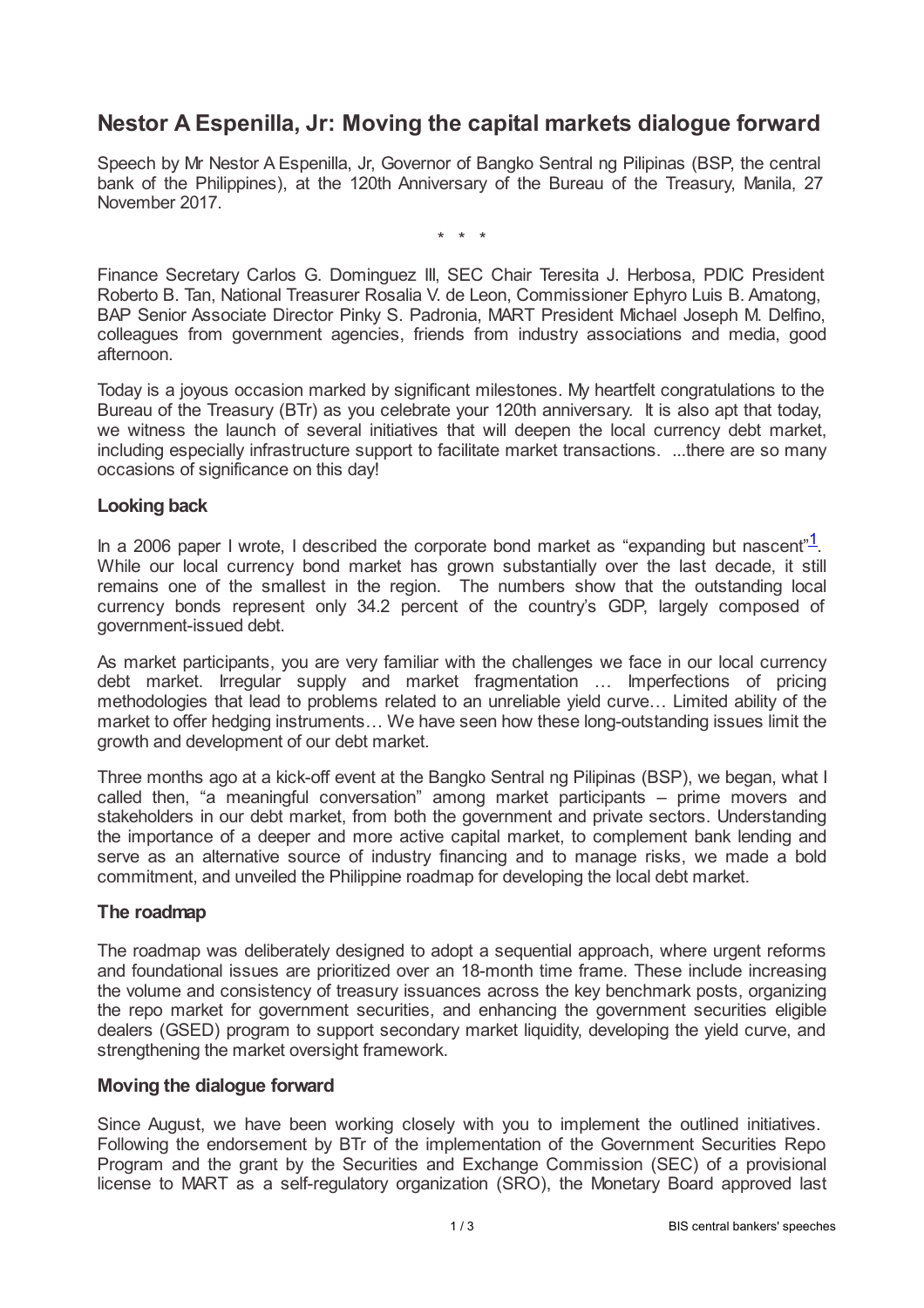November 23, 2017, the assignment of a zero-percent reserve requirement (RR) on the repo transactions under the Program, issued through BSP Circular No. 983. The zero-percent RR together with the exemption from DST minimize friction costs on repo transactions that conform to international best practices.

During last August's workshop, I remarked that a meaningful conversation is only as good as the actions and changes that follow it. Today, we have a clearer understanding and fulfillment of our respective roles in the capital market reform agenda.

### **Reformagenda operationalized**

Our capital market reform agenda officially unfolds with the inaugural repo trade under the Government Securities Repo Program. We also anticipate the announcement of the GSED market-makers later on. Our roadmap is being operationalized! Today's inaugural launch of the organized repo market is a clear manifestation that we have, indeed, moved beyond conversations and plans, and have taken concrete actions to achieve our common objectives.

## **The Government Securities Repo Program**

The Government Securities Repo Program is a key initiative under the Local Currency Debt Market Development Reform package. The BSP strongly believes that the establishment of an organized repo market is a key element in developing and deepening the domestic financial market.

In particular, the organized interdealer repo market is expected to boost market liquidity and enhance price discovery as it gives GSEDs the ability to quote two-way prices. Further, the "deliver-out, true sale basis" feature of this instrument is expected to provide market makers the ability to take positions and provide them greater flexibility in managing their portfolios.

We recognize, however, that the reuse of underlying government securities without appropriate safeguards can contribute to increased counterparty and settlement risks, as well as the build-up of excessive leverage in the financial system. The establishment of an organized repo market therefore addresses these concerns through appropriate financial market infrastructure, regulatory oversight, and prudent governance standards.

# **Initiatives of the Bangko Sentral**

On the part of BSP, last year, we issued reporting requirements on repo transactions designed to capture timely and comprehensive transaction-level data. This will strengthen our financial surveillance, particularly in monitoring market trends and vulnerabilities in the repo market. In turn, this will enable the BSP to formulate effective policy responses to ensure continued stability of the financial system.

Strategic financial sector reforms, such as the development of the local currency debt market, are high priority. The foreign exchange market reforms and digitization of the financial system are other critical and complementary reforms.

#### **Forward together**

The task of implementing reforms is fraught with challenges. It is a long journey but we are taking purposeful strides forward, together. To be sure, there is still much work to be done. There are further refinements in operational rules, data access, and monitoring processes. Other aspects of the roadmap need to be implemented. These are challenges that cannot be taken on or addressed by any one regulatory agency, institution, or industry association alone. Our partnership must endure.